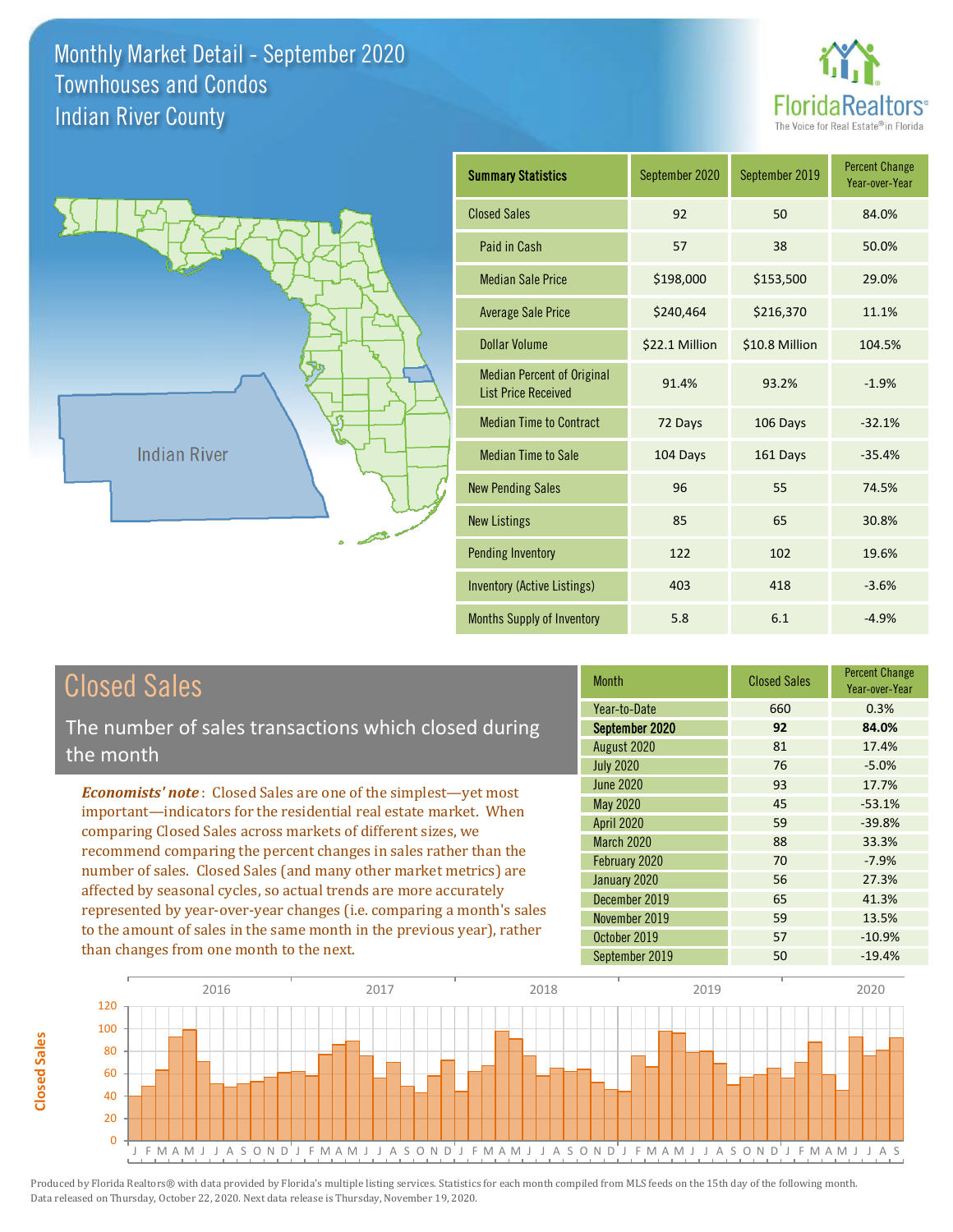this statistic should be interpreted with care.



44 22.2%

| Cash Sales                                                                     | <b>Month</b>      | <b>Cash Sales</b> | <b>Percent Change</b><br>Year-over-Year |
|--------------------------------------------------------------------------------|-------------------|-------------------|-----------------------------------------|
|                                                                                | Year-to-Date      | 420               | $-9.3%$                                 |
| The number of Closed Sales during the month in which                           | September 2020    | 57                | 50.0%                                   |
| buyers exclusively paid in cash                                                | August 2020       | 58                | 18.4%                                   |
|                                                                                | <b>July 2020</b>  | 50                | $-2.0%$                                 |
|                                                                                | June 2020         | 56                | 12.0%                                   |
|                                                                                | May 2020          | 26                | $-63.9%$                                |
| <b>Economists' note:</b> Cash Sales can be a useful indicator of the extent to | <b>April 2020</b> | 39                | $-42.6%$                                |
| which investors are participating in the market. Why? Investors are            | <b>March 2020</b> | 58                | 23.4%                                   |
| far more likely to have the funds to purchase a home available up front,       | February 2020     | 41                | $-28.1%$                                |
| whereas the typical homebuyer requires a mortgage or some other                | January 2020      | 35                | 12.9%                                   |
| form of financing. There are, of course, many possible exceptions, so          | December 2019     | 45                | 45.2%                                   |

J F M A M J J A S O N D J F M A M J J A S O N D J F M A M J J A S O N D J F M A M J J A S O N D J F M A M J J A S 0 20 40 60 80 2016 2017 2018 2019 2020

## Cash Sales as a Percentage of Closed Sales

The percentage of Closed Sales during the month which were Cash Sales

*Economists' note* : This statistic is simply another way of viewing Cash Sales. The remaining percentages of Closed Sales (i.e. those not paid fully in cash) each month involved some sort of financing, such as mortgages, owner/seller financing, assumed loans, etc.

| <b>Month</b>      | <b>Percent of Closed</b><br>Sales Paid in Cash | <b>Percent Change</b><br>Year-over-Year |
|-------------------|------------------------------------------------|-----------------------------------------|
| Year-to-Date      | 63.6%                                          | $-9.7%$                                 |
| September 2020    | 62.0%                                          | $-18.4%$                                |
| August 2020       | 71.6%                                          | 0.8%                                    |
| <b>July 2020</b>  | 65.8%                                          | 3.1%                                    |
| June 2020         | 60.2%                                          | $-4.9%$                                 |
| <b>May 2020</b>   | 57.8%                                          | $-22.9%$                                |
| <b>April 2020</b> | 66.1%                                          | $-4.8%$                                 |
| <b>March 2020</b> | 65.9%                                          | $-7.4%$                                 |
| February 2020     | 58.6%                                          | $-21.9%$                                |
| January 2020      | 62.5%                                          | $-11.3%$                                |
| December 2019     | 69.2%                                          | 2.7%                                    |
| November 2019     | 74.6%                                          | 7.8%                                    |
| October 2019      | 59.6%                                          | 15.5%                                   |
| September 2019    | 76.0%                                          | 30.8%                                   |

September 2019 38 5.6%

October 2019 **34** 3.0%

November 2019



**Cash Sales**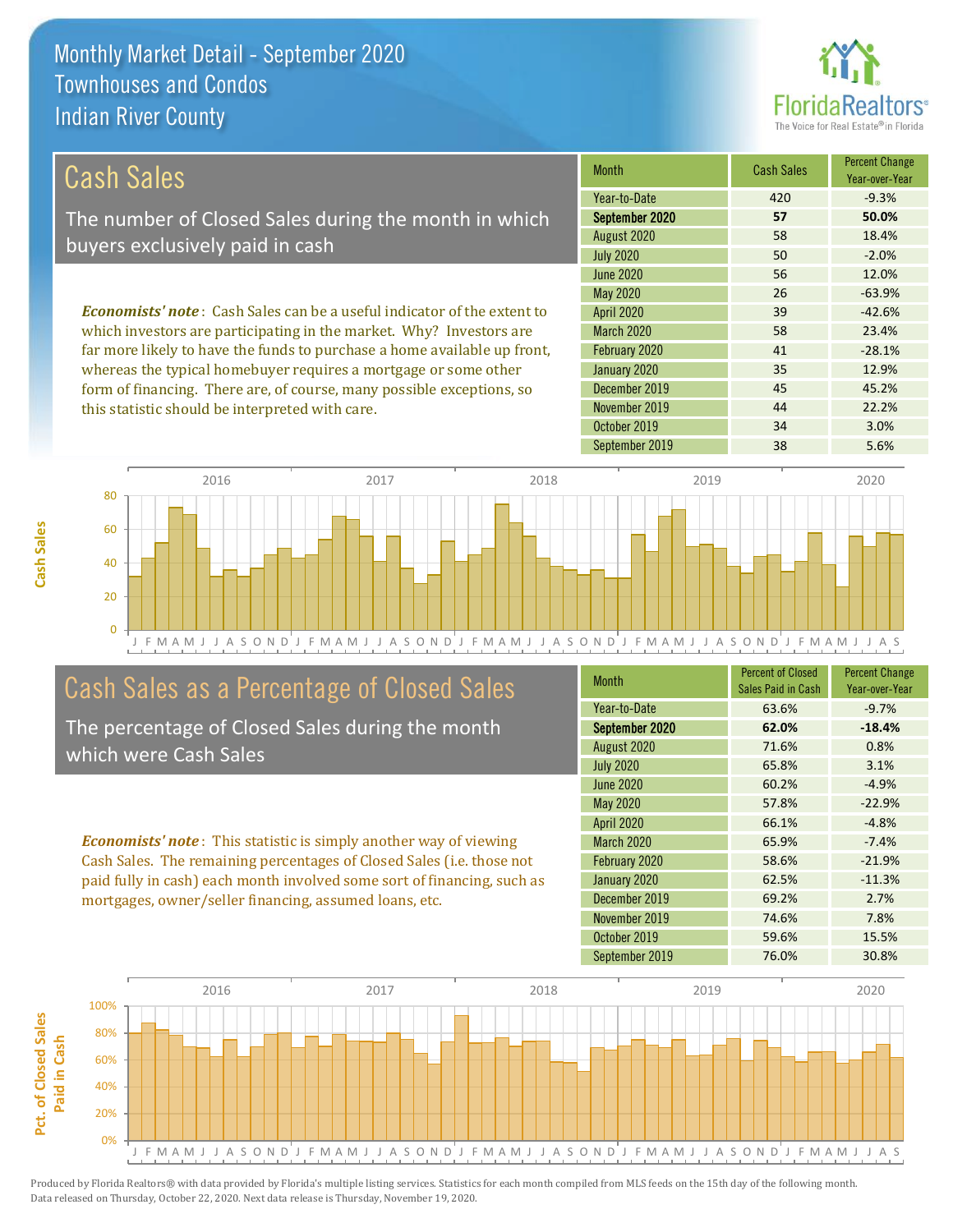

## Median Sale Price

The median sale price reported for the month (i.e. 50% of sales were above and 50% of sales were below)

*Economists' note* : Median Sale Price is our preferred summary statistic for price activity because, unlike Average Sale Price, Median Sale Price is not sensitive to high sale prices for small numbers of homes that may not be characteristic of the market area. Keep in mind that median price trends over time are not always solely caused by changes in the general value of local real estate. Median sale price only reflects the values of the homes that *sold* each month, and the mix of the types of homes that sell can change over time.

| <b>Month</b>      | <b>Median Sale Price</b> | <b>Percent Change</b><br>Year-over-Year |
|-------------------|--------------------------|-----------------------------------------|
| Year-to-Date      | \$167,000                | 1.2%                                    |
| September 2020    | \$198,000                | 29.0%                                   |
| August 2020       | \$156,000                | 0.6%                                    |
| <b>July 2020</b>  | \$201,500                | 30.6%                                   |
| <b>June 2020</b>  | \$165,000                | 7.9%                                    |
| May 2020          | \$156,900                | $-23.1%$                                |
| April 2020        | \$143,500                | $-22.1%$                                |
| <b>March 2020</b> | \$185,000                | 5.7%                                    |
| February 2020     | \$160,000                | 11.3%                                   |
| January 2020      | \$161,638                | 12.6%                                   |
| December 2019     | \$155,500                | 2.0%                                    |
| November 2019     | \$157,500                | $-5.1%$                                 |
| October 2019      | \$140,000                | $-11.4%$                                |
| September 2019    | \$153,500                | 7.9%                                    |



## Average Sale Price

The average sale price reported for the month (i.e. total sales in dollars divided by the number of sales)

*Economists' note* : Usually, we prefer Median Sale Price over Average Sale Price as a summary statistic for home prices. However, Average Sale Price does have its uses—particularly when it is analyzed alongside the Median Sale Price. For one, the relative difference between the two statistics can provide some insight into the market for higher-end homes in an area.

| <b>Month</b>      | <b>Average Sale Price</b> | <b>Percent Change</b><br>Year-over-Year |
|-------------------|---------------------------|-----------------------------------------|
| Year-to-Date      | \$254,979                 | $-9.8%$                                 |
| September 2020    | \$240,464                 | 11.1%                                   |
| August 2020       | \$235,246                 | 11.4%                                   |
| <b>July 2020</b>  | \$274,789                 | $-3.8%$                                 |
| <b>June 2020</b>  | \$254,264                 | $-14.8%$                                |
| May 2020          | \$203,743                 | $-31.9%$                                |
| <b>April 2020</b> | \$250,344                 | $-27.7%$                                |
| <b>March 2020</b> | \$290,958                 | $-6.1%$                                 |
| February 2020     | \$232,388                 | 6.8%                                    |
| January 2020      | \$299,421                 | $-9.5%$                                 |
| December 2019     | \$322,464                 | 46.6%                                   |
| November 2019     | \$288,381                 | $-13.7%$                                |
| October 2019      | \$223,657                 | $-23.0%$                                |
| September 2019    | \$216,370                 | 4.0%                                    |



Produced by Florida Realtors® with data provided by Florida's multiple listing services. Statistics for each month compiled from MLS feeds on the 15th day of the following month. Data released on Thursday, October 22, 2020. Next data release is Thursday, November 19, 2020.

**Average Sale Price**

Average Sale Price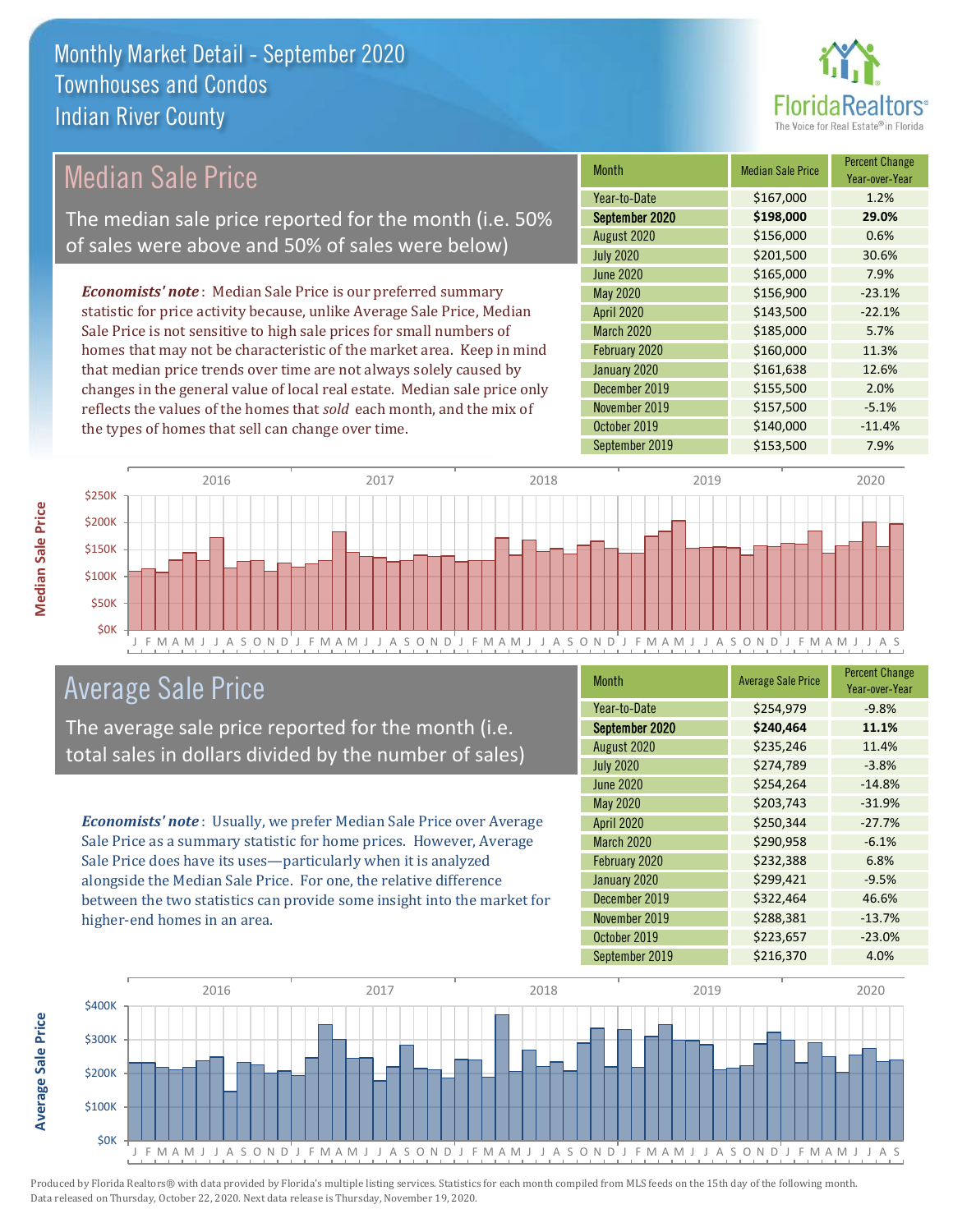

#### ollar Volume

The sum of the sale prices for all sales which closed during the month

*Economists' note* : Dollar Volume is simply the sum of all sale prices in a given time period, and can quickly be calculated by multiplying Closed Sales by Average Sale Price. It is a strong indicator of the health of the real estate industry in a market, and is of particular interest to real estate professionals, investors, analysts, and government agencies. Potential home sellers and home buyers, on the other hand, will likely be better served by paying attention to trends in the two components of Dollar Volume (i.e. sales and prices) individually.

| <b>Month</b>      | <b>Dollar Volume</b> | <b>Percent Change</b><br>Year-over-Year |
|-------------------|----------------------|-----------------------------------------|
| Year-to-Date      | \$168.3 Million      | $-9.5%$                                 |
| September 2020    | \$22.1 Million       | 104.5%                                  |
| August 2020       | \$19.1 Million       | 30.8%                                   |
| <b>July 2020</b>  | \$20.9 Million       | $-8.6%$                                 |
| <b>June 2020</b>  | \$23.6 Million       | 0.3%                                    |
| May 2020          | \$9.2 Million        | $-68.1%$                                |
| <b>April 2020</b> | \$14.8 Million       | $-56.5%$                                |
| <b>March 2020</b> | \$25.6 Million       | 25.2%                                   |
| February 2020     | \$16.3 Million       | $-1.6%$                                 |
| January 2020      | \$16.8 Million       | 15.2%                                   |
| December 2019     | \$21.0 Million       | 107.1%                                  |
| November 2019     | \$17.0 Million       | $-2.1%$                                 |
| October 2019      | \$12.7 Million       | $-31.4%$                                |
| September 2019    | \$10.8 Million       | $-16.1%$                                |



## Median Percent of Original List Price Received

The median of the sale price (as a percentage of the original list price) across all properties selling during the month

*Economists' note* : The Median Percent of Original List Price Received is useful as an indicator of market recovery, since it typically rises as buyers realize that the market may be moving away from them and they need to match the selling price (or better it) in order to get a contract on the house. This is usually the last measure to indicate a market has shifted from down to up, so it is what we would call a *lagging* indicator.

| <b>Month</b>      | Med. Pct. of Orig.<br><b>List Price Received</b> | <b>Percent Change</b><br>Year-over-Year |
|-------------------|--------------------------------------------------|-----------------------------------------|
| Year-to-Date      | 93.1%                                            | $-0.3%$                                 |
| September 2020    | 91.4%                                            | $-1.9%$                                 |
| August 2020       | 93.3%                                            | 0.8%                                    |
| <b>July 2020</b>  | 93.4%                                            | 0.3%                                    |
| <b>June 2020</b>  | 92.6%                                            | 0.2%                                    |
| <b>May 2020</b>   | 94.4%                                            | 0.6%                                    |
| <b>April 2020</b> | 93.8%                                            | 0.2%                                    |
| <b>March 2020</b> | 93.3%                                            | 0.1%                                    |
| February 2020     | 93.3%                                            | $-0.6%$                                 |
| January 2020      | 93.7%                                            | $-1.3%$                                 |
| December 2019     | 94.5%                                            | 1.5%                                    |
| November 2019     | 93.7%                                            | $-0.7%$                                 |
| October 2019      | 94.3%                                            | 0.0%                                    |
| September 2019    | 93.2%                                            | $-0.6%$                                 |

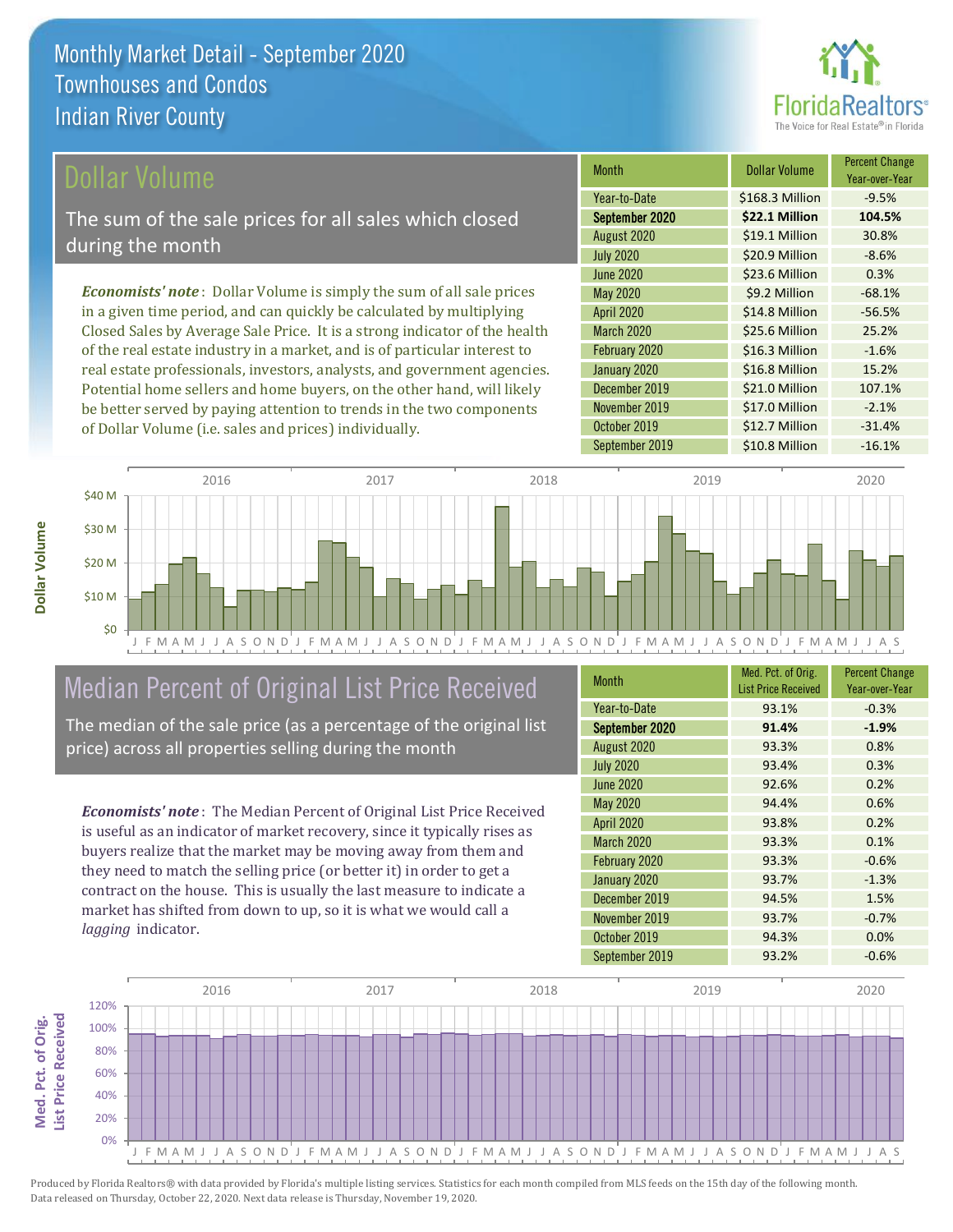

## Median Time to Contract

The median number of days between the listing date and contract date for all Closed Sales during the month

*Economists' note* : Like Time to Sale, Time to Contract is a measure of the length of the home selling process calculated for sales which closed during the month. The difference is that Time to Contract measures the number of days between the initial listing of a property and the signing of the contract which eventually led to the closing of the sale. When the gap between Median Time to Contract and Median Time to Sale grows, it is usually a sign of longer closing times and/or declining numbers of cash sales.

| <b>Month</b>      | <b>Median Time to</b><br>Contract | <b>Percent Change</b><br>Year-over-Year |
|-------------------|-----------------------------------|-----------------------------------------|
| Year-to-Date      | 79 Days                           | 33.9%                                   |
| September 2020    | 72 Days                           | $-32.1%$                                |
| August 2020       | 82 Days                           | 43.9%                                   |
| <b>July 2020</b>  | 102 Days                          | 21.4%                                   |
| <b>June 2020</b>  | 98 Days                           | 96.0%                                   |
| <b>May 2020</b>   | 45 Days                           | $-19.6%$                                |
| <b>April 2020</b> | 33 Days                           | $-17.5%$                                |
| <b>March 2020</b> | 59 Days                           | $-11.9%$                                |
| February 2020     | 83 Days                           | 5.1%                                    |
| January 2020      | 75 Days                           | 29.3%                                   |
| December 2019     | 41 Days                           | $-21.2%$                                |
| November 2019     | 64 Days                           | $-5.9%$                                 |
| October 2019      | 52 Days                           | $-44.1%$                                |
| September 2019    | 106 Days                          | 158.5%                                  |



### Median Time to Sale

**Median Time to Contract**

**Median Time to** 

The median number of days between the listing date and closing date for all Closed Sales during the month

*Economists' note* : Time to Sale is a measure of the length of the home selling process, calculated as the number of days between the initial listing of a property and the closing of the sale. *Median* Time to Sale is the amount of time the "middle" property selling this month was on the market. That is, 50% of homes selling this month took *less* time to sell, and 50% of homes took *more* time to sell. Median Time to Sale gives a more accurate picture than Average Time to Sale, which can be skewed upward by small numbers of properties taking an abnormally long time to sell.

| <b>Month</b>      | <b>Median Time to Sale</b> | <b>Percent Change</b><br>Year-over-Year |
|-------------------|----------------------------|-----------------------------------------|
| Year-to-Date      | 111 Days                   | 7.8%                                    |
| September 2020    | 104 Days                   | $-35.4%$                                |
| August 2020       | 124 Days                   | 44.2%                                   |
| <b>July 2020</b>  | 153 Days                   | 19.5%                                   |
| <b>June 2020</b>  | 134 Days                   | 44.1%                                   |
| May 2020          | 81 Days                    | $-18.2%$                                |
| <b>April 2020</b> | 88 Days                    | 0.0%                                    |
| <b>March 2020</b> | 107 Days                   | 5.9%                                    |
| February 2020     | 110 Days                   | 8.9%                                    |
| January 2020      | 106 Days                   | 11.6%                                   |
| December 2019     | 76 Days                    | $-14.6%$                                |
| November 2019     | 99 Days                    | $-13.9%$                                |
| October 2019      | 97 Days                    | $-24.2%$                                |
| September 2019    | 161 Days                   | 98.8%                                   |

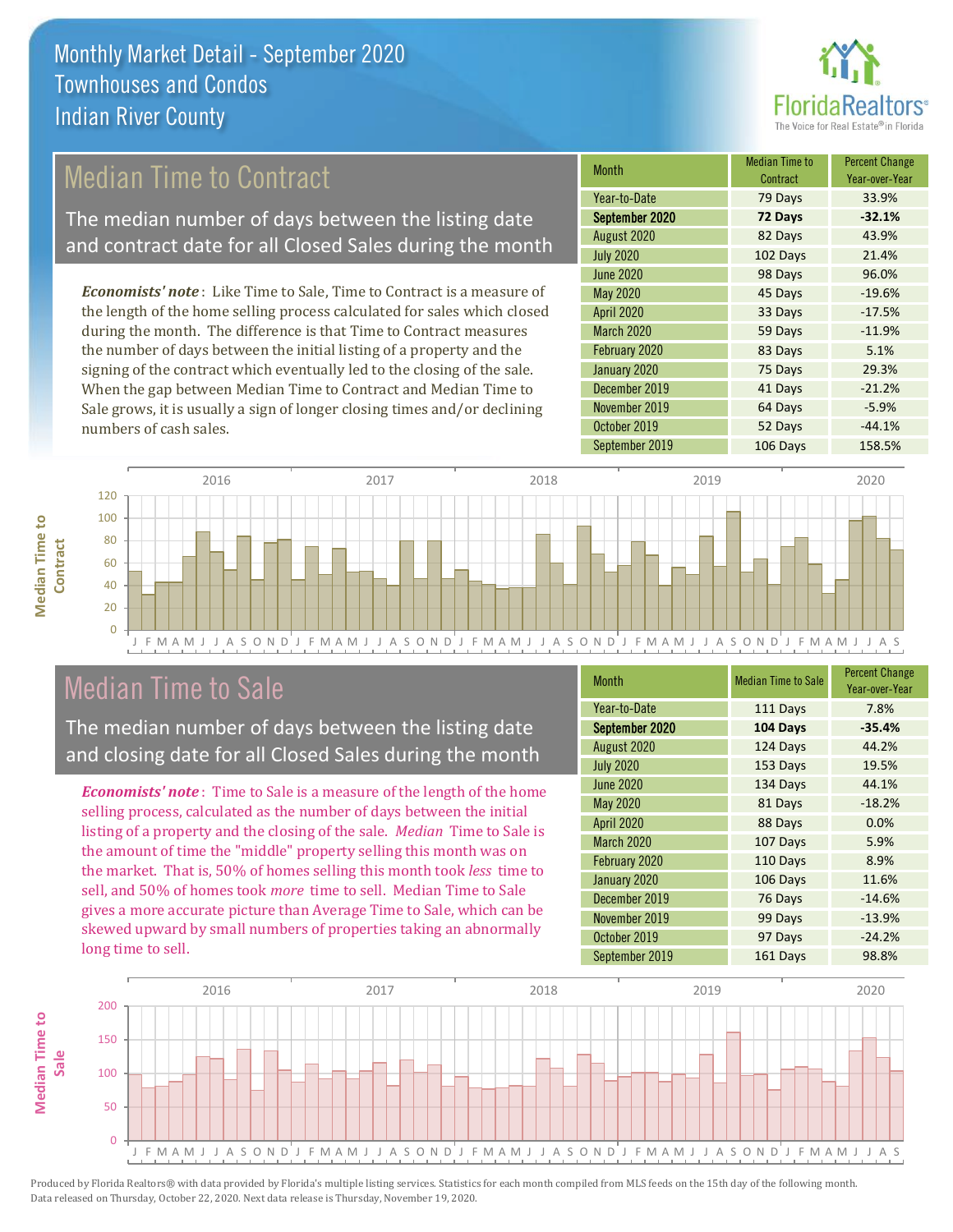

| <b>New Pending Sales</b>                                                       | <b>Month</b>      | <b>New Pending Sales</b> | <b>Percent Change</b><br>Year-over-Year |
|--------------------------------------------------------------------------------|-------------------|--------------------------|-----------------------------------------|
|                                                                                | Year-to-Date      | 753                      | 8.0%                                    |
| The number of listed properties that went under                                | September 2020    | 96                       | 74.5%                                   |
| contract during the month                                                      | August 2020       | 87                       | 38.1%                                   |
|                                                                                | <b>July 2020</b>  | 81                       | 20.9%                                   |
|                                                                                | June 2020         | 93                       | 31.0%                                   |
| <b>Economists' note</b> : Because of the typical length of time it takes for a | May 2020          | 95                       | 4.4%                                    |
| sale to close, economists consider Pending Sales to be a decent                | <b>April 2020</b> | 46                       | $-49.5%$                                |
| indicator of potential future Closed Sales. It is important to bear in         | <b>March 2020</b> | 70                       | $-27.1%$                                |
| mind, however, that not all Pending Sales will be closed successfully.         | February 2020     | 93                       | 19.2%                                   |
| So, the effectiveness of Pending Sales as a future indicator of Closed         | January 2020      | 92                       | 8.2%                                    |
| Sales is susceptible to changes in market conditions such as the               | December 2019     | 57                       | 18.8%                                   |
| availability of financing for homebuyers and the inventory of                  | November 2019     | 55                       | $-5.2%$                                 |



## New Listings

distressed properties for sale.

The number of properties put onto the market during the month

*Economists' note* : New Listings tend to rise in delayed response to increasing prices, so they are often seen as a lagging indicator of market health. As prices rise, potential sellers raise their estimations of value—and in the most recent cycle, rising prices have freed up many potential sellers who were previously underwater on their mortgages. Note that in our calculations, we take care to not include properties that were recently taken off the market and quickly relisted, since these are not really *new* listings.

| <b>Month</b>      | <b>New Listings</b> | <b>Percent Change</b><br>Year-over-Year |
|-------------------|---------------------|-----------------------------------------|
| Year-to-Date      | 939                 | 2.2%                                    |
| September 2020    | 85                  | 30.8%                                   |
| August 2020       | 69                  | $-18.8%$                                |
| <b>July 2020</b>  | 91                  | 8.3%                                    |
| <b>June 2020</b>  | 99                  | 37.5%                                   |
| May 2020          | 157                 | 91.5%                                   |
| April 2020        | 90                  | $-21.1%$                                |
| <b>March 2020</b> | 112                 | $-18.2%$                                |
| February 2020     | 96                  | $-23.2%$                                |
| January 2020      | 140                 | $-9.7%$                                 |
| December 2019     | 81                  | 11.0%                                   |
| November 2019     | 123                 | 11.8%                                   |
| October 2019      | 132                 | 28.2%                                   |
| September 2019    | 65                  | $-8.5%$                                 |

October 2019 73 62.2% September 2019 **55** 12.2%



Produced by Florida Realtors® with data provided by Florida's multiple listing services. Statistics for each month compiled from MLS feeds on the 15th day of the following month. Data released on Thursday, October 22, 2020. Next data release is Thursday, November 19, 2020.

**New Listings**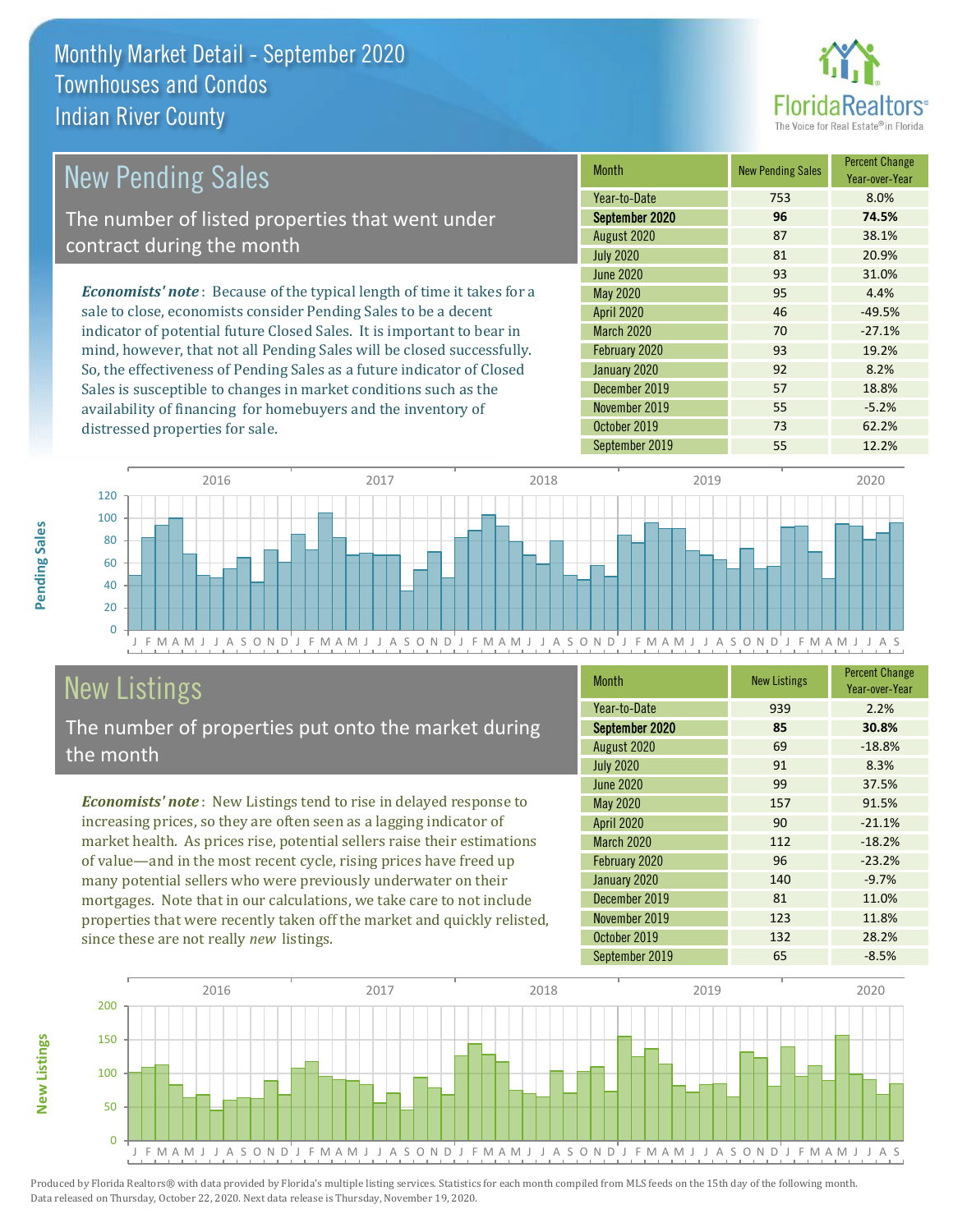

# *Economists' note* : There are a number of ways to define and calculate Inventory (Active Listings) The number of property listings active at the end of the month

Inventory. Our method is to simply count the number of active listings on the last day of the month, and hold this number to compare with the same month the following year. Inventory rises when New Listings are outpacing the number of listings that go off-market (regardless of whether they actually sell). Likewise, it falls when New Listings aren't keeping up with the rate at which homes are going off-market.

| Month                    | Inventory | <b>Percent Change</b><br>Year-over-Year |
|--------------------------|-----------|-----------------------------------------|
| <b>YTD (Monthly Avg)</b> | 506       | 4.1%                                    |
| September 2020           | 403       | $-3.6%$                                 |
| August 2020              | 424       | $-1.4%$                                 |
| <b>July 2020</b>         | 488       | 10.2%                                   |
| <b>June 2020</b>         | 507       | 9.5%                                    |
| May 2020                 | 565       | 9.3%                                    |
| <b>April 2020</b>        | 559       | 3.7%                                    |
| <b>March 2020</b>        | 544       | 2.6%                                    |
| February 2020            | 527       | $-1.9%$                                 |
| January 2020             | 539       | 7.6%                                    |
| December 2019            | 539       | 21.7%                                   |
| November 2019            | 511       | 12.8%                                   |
| October 2019             | 456       | 9.1%                                    |
| September 2019           | 418       | 14.5%                                   |



## Months Supply of Inventory

An estimate of the number of months it will take to deplete the current Inventory given recent sales rates

*Economists' note* : MSI is a useful indicator of market conditions. The benchmark for a balanced market (favoring neither buyer nor seller) is 5.5 months of inventory. Anything higher is traditionally a buyers' market, and anything lower is a sellers' market. There is no single accepted way of calculating MSI. A common method is to divide current Inventory by the most recent month's Closed Sales count, but this count is a usually poor predictor of future Closed Sales due to seasonal cycles. To eliminate seasonal effects, we use the 12-month average of monthly Closed Sales instead.

| <b>Month</b>             | <b>Months Supply</b> | <b>Percent Change</b><br>Year-over-Year |
|--------------------------|----------------------|-----------------------------------------|
| <b>YTD (Monthly Avg)</b> | 7.0                  | $-2.8%$                                 |
| September 2020           | 5.8                  | $-4.9%$                                 |
| August 2020              | 6.4                  | 3.2%                                    |
| <b>July 2020</b>         | 7.4                  | 15.6%                                   |
| <b>June 2020</b>         | 7.7                  | 11.6%                                   |
| May 2020                 | 8.7                  | 13.0%                                   |
| <b>April 2020</b>        | 8.1                  | 0.0%                                    |
| <b>March 2020</b>        | 7.5                  | $-6.3%$                                 |
| February 2020            | 7.5                  | $-7.4%$                                 |
| January 2020             | 7.6                  | $-1.3%$                                 |
| December 2019            | 7.7                  | 13.2%                                   |
| November 2019            | 7.5                  | 11.9%                                   |
| October 2019             | 6.7                  | 9.8%                                    |
| September 2019           | 6.1                  | 10.9%                                   |

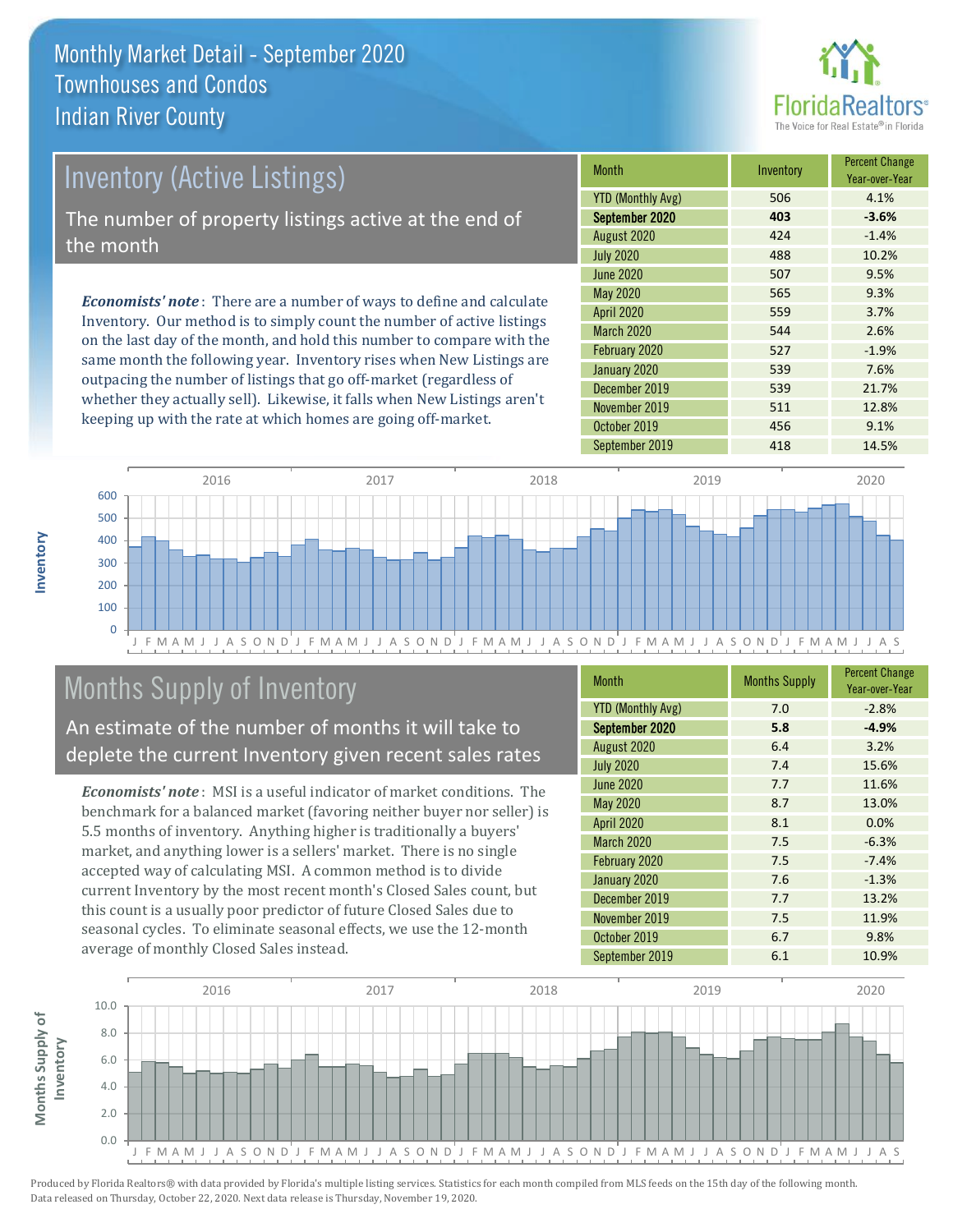than changes from one month to the next.



Year-over-Year

#### *Economists' note:* Closed Sales are one of the simplest—yet most important—indicators for the residential real estate market. When comparing Closed Sales across markets of different sizes, we recommend comparing the percent changes in sales rather than the number of sales. Closed Sales (and many other market metrics) are affected by seasonal cycles, so actual trends are more accurately represented by year-over-year changes (i.e. comparing a month's sales to the amount of sales in the same month in the previous year), rather  $$250,000 - $299,999$  9 N/A \$300,000 - \$399,999 9 350.0% \$400,000 - \$599,999 3 200.0% \$600,000 - \$999,999 9 50.0% \$150,000 - \$199,999 9 0.0% \$200,000 - \$249,999 16 128.6% \$100,000 - \$149,999 22 83.3% Sale Price Closed Sales Percent Change Less than \$50,000 1 1 N/A \$50,000 - \$99,999 14 7.7% Closed Sales by Sale Price The number of sales transactions which closed during the month



#### Median Time to Contract by Sale Price The median number of days between the listing date and contract date for all Closed Sales during the month

*Economists' note* : Like Time to Sale, Time to Contract is a measure of the length of the home selling process calculated for sales which closed during the month. The difference is that Time to Contract measures the number of days between the initial listing of a property and the signing of the contract which eventually led to the closing of the sale. When the gap between Median Time to Contract and Median Time to Sale grows, it is usually a sign of longer closing times and/or declining numbers of cash sales.

| <b>Sale Price</b>     | <b>Median Time to</b><br>Contract | <b>Percent Change</b><br>Year-over-Year |
|-----------------------|-----------------------------------|-----------------------------------------|
| Less than \$50,000    | 0 Days                            | N/A                                     |
| $$50,000 - $99,999$   | 224 Days                          | 169.9%                                  |
| $$100,000 - $149,999$ | 72 Days                           | 56.5%                                   |
| $$150,000 - $199,999$ | 24 Days                           | 60.0%                                   |
| \$200,000 - \$249,999 | 82 Days                           | $-38.8%$                                |
| \$250,000 - \$299,999 | 146 Days                          | N/A                                     |
| \$300,000 - \$399,999 | 114 Days                          | $-36.3%$                                |
| \$400,000 - \$599,999 | 65 Days                           | 983.3%                                  |
| \$600,000 - \$999,999 | 110 Days                          | $-31.3%$                                |
| \$1,000,000 or more   | (No Sales)                        | N/A                                     |

\$1,000,000 or more 0 0 N/A

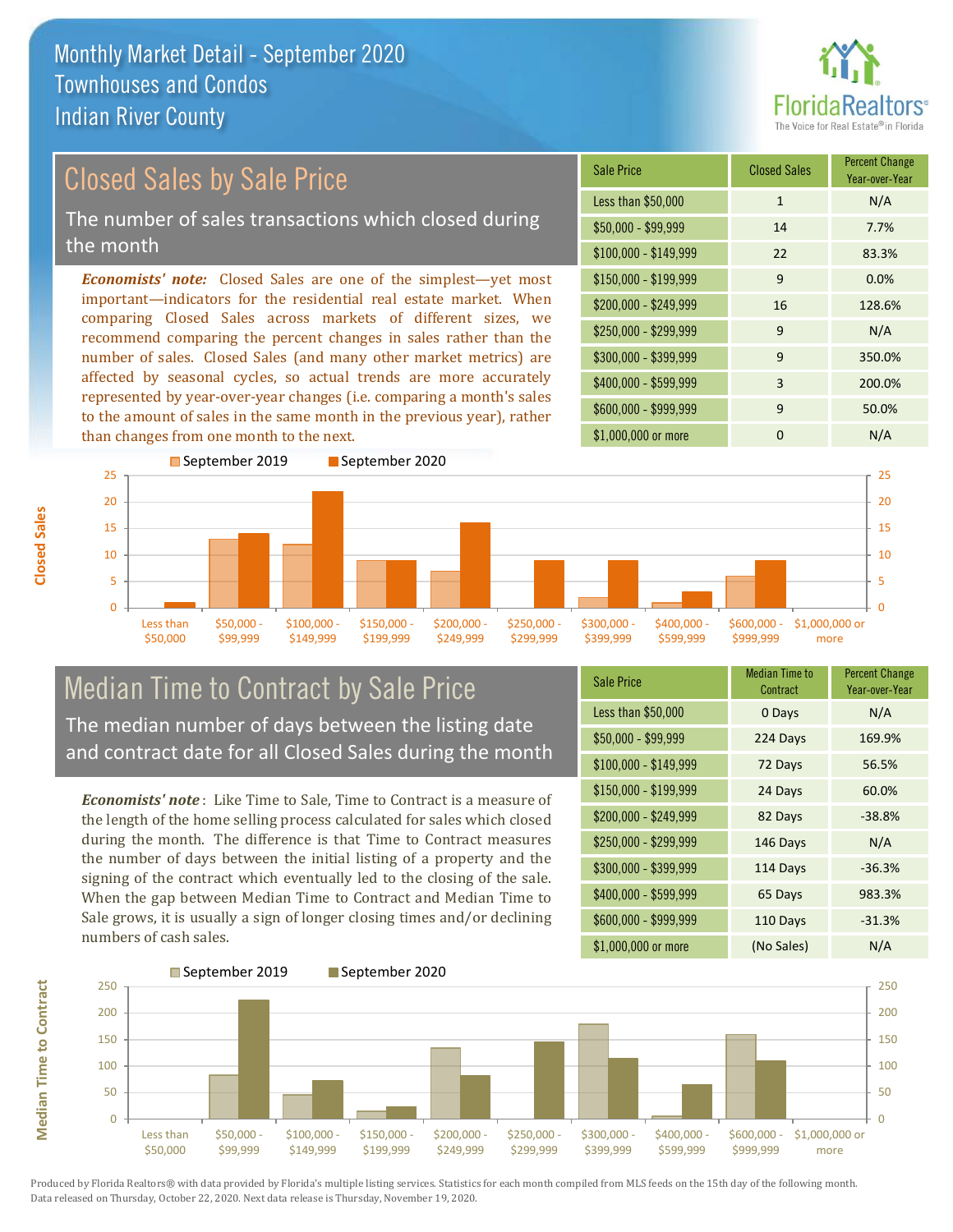

# New Listings by Initial Listing Price

The number of properties put onto the market during the month

*Economists' note:* New Listings tend to rise in delayed response to increasing prices, so they are often seen as a lagging indicator of market health. As prices rise, potential sellers raise their estimations of value—and in the most recent cycle, rising prices have freed up many potential sellers who were previously underwater on their mortgages. Note that in our calculations, we take care to not include properties that were recently taken off the market and quickly relisted, since these are not really *new* listings.

| <b>Initial Listing Price</b> | <b>New Listings</b> | <b>Percent Change</b><br>Year-over-Year |
|------------------------------|---------------------|-----------------------------------------|
| Less than \$50,000           | 1                   | N/A                                     |
| $$50,000 - $99,999$          | 10                  | 11.1%                                   |
| $$100,000 - $149,999$        | 20                  | 25.0%                                   |
| \$150,000 - \$199,999        | 16                  | 0.0%                                    |
| \$200,000 - \$249,999        | 6                   | 50.0%                                   |
| \$250,000 - \$299,999        | 9                   | 125.0%                                  |
| \$300,000 - \$399,999        | 5                   | 25.0%                                   |
| \$400,000 - \$599,999        | 4                   | $-33.3%$                                |
| \$600,000 - \$999,999        | 7                   | 250.0%                                  |
| \$1,000,000 or more          | 7                   | 75.0%                                   |



#### Inventory by Current Listing Price The number of property listings active at the end of the month

*Economists' note* : There are a number of ways to define and calculate Inventory. Our method is to simply count the number of active listings on the last day of the month, and hold this number to compare with the same month the following year. Inventory rises when New Listings are outpacing the number of listings that go off-market (regardless of whether they actually sell). Likewise, it falls when New Listings aren't keeping up with the rate at which homes are going off-market.

**Inventory**

**New Listings**

| <b>Current Listing Price</b> | Inventory | <b>Percent Change</b><br>Year-over-Year |
|------------------------------|-----------|-----------------------------------------|
| Less than \$50,000           | $\Omega$  | $-100.0%$                               |
| $$50,000 - $99,999$          | 39        | 5.4%                                    |
| $$100,000 - $149,999$        | 78        | 25.8%                                   |
| $$150,000 - $199,999$        | 45        | 4.7%                                    |
| \$200,000 - \$249,999        | 23        | 4.5%                                    |
| \$250,000 - \$299,999        | 40        | 8.1%                                    |
| \$300,000 - \$399,999        | 41        | $-39.7%$                                |
| \$400,000 - \$599,999        | 42        | $-26.3%$                                |
| \$600,000 - \$999,999        | 40        | $-4.8%$                                 |
| \$1,000,000 or more          | 55        | 12.2%                                   |